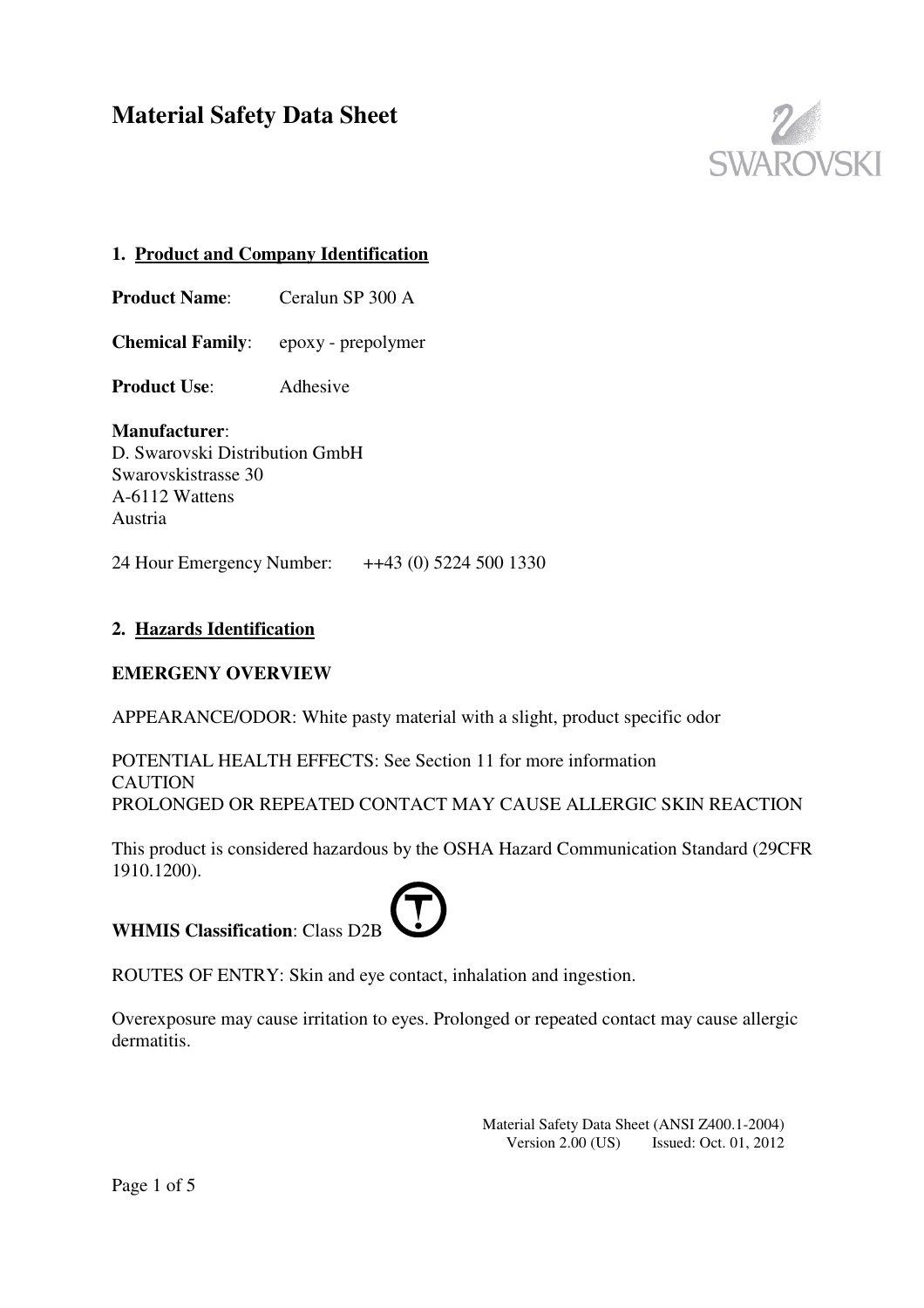

CARCINOGENICITY:

NTP..............: No  $IARC \t N_0$ OSHA...........: No

### **3. Composition/Information on Ingredients**

| <u>Component</u>      | CAS#       | $\%$ By Wt |
|-----------------------|------------|------------|
| Epoxy resin           | 25068-38-6 |            |
| Average mol. wt. <700 |            |            |

#### **4. First Aid Measures**

SKIN: Wash with soap and water. Remove contaminated clothing and wash before reuse. Get medical attention if irritation occurs.

EYES: Hold eyes open and flush for at least 15 minutes with large amounts of water. Seek medical attention if irritation persists.

INGESTION: Do not induce vomiting. Give two glasses of water to dilute stomach contents. Never give anything by mouth to an unconscious person. Consult physician immediately.

INHALATION: Remove to fresh air. If breathing has stopped give artificial respiration. If breathing is difficult administer oxygen. Call for immediate medical assistance.

### **5. Fire fighting Measures**

EXTINGUISHING MEDIA: Alcohol foam, carbon dioxide, dry powder, water mist.

SPECIAL FIRE FIGHTING PROCEDURES: Use self-contained breathing apparatus and full protective clothing. Use water spray only to cool drums or packages in fire area.

#### **6. Accidental Release Measures**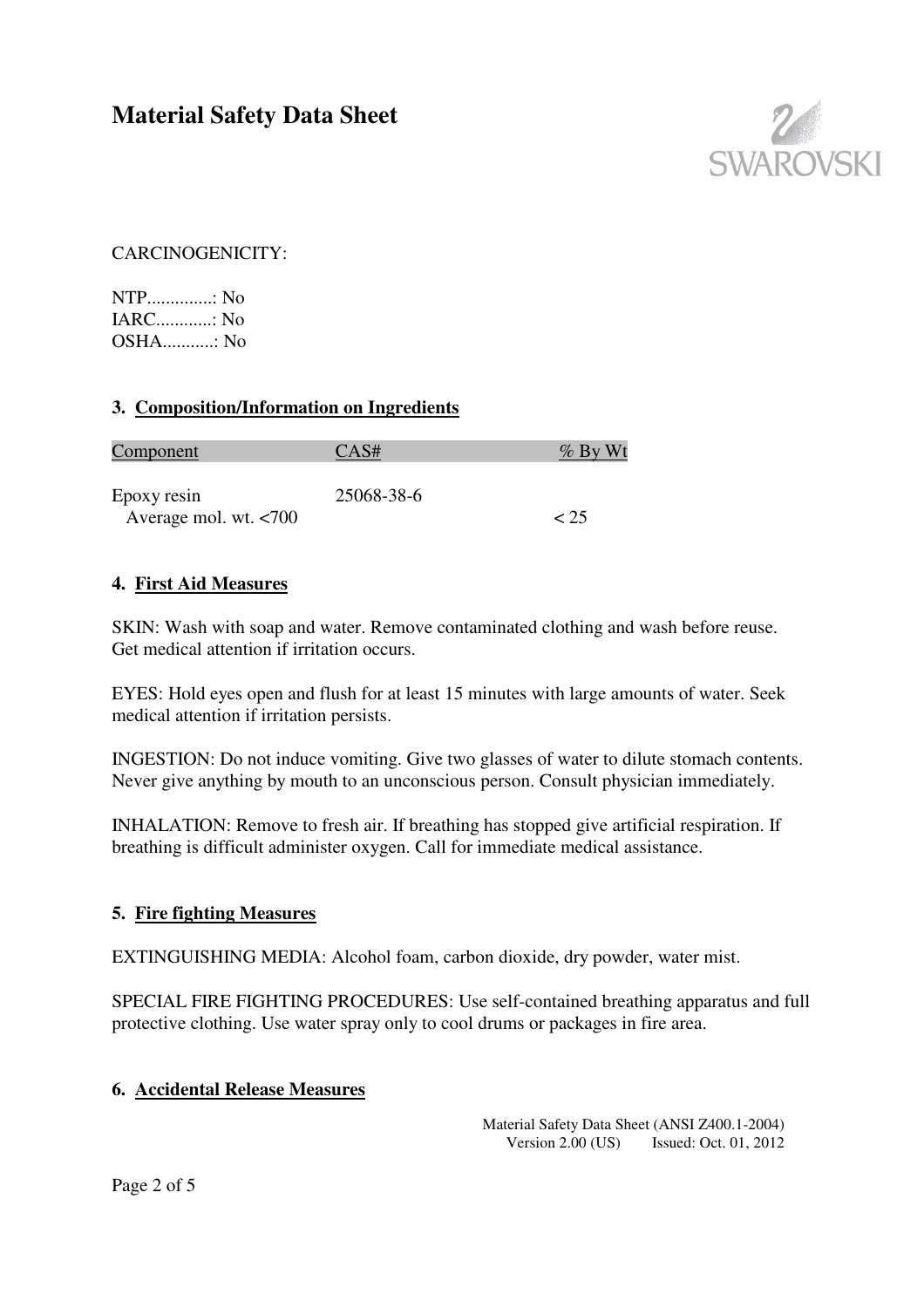

SPILL AND LEAK PROCEDURES: Wearing appropriate personal protective equipment, Contain spills onto inert absorbent and place in suitable containers.

### **7. Handling and Storage**

HANDLING: Use only in well ventilated areas. Avoid prolonged or repeated contact with skin. Wash hands and other exposed body areas before eating. Eyewash fountains and safety showers must be easily accessible.

STORAGE: Store closed original containers at less than  $30<sup>o</sup>C$ . Keep away from exposure to sunlight and sources of heat.

#### **8. Exposure Controls/Personal Protection**

ENGINEERING CONTROLS: Use in a well ventilated area.

RESPIRATORY PROTECTION: Not required under normal conditions of use. If airborne concentration poses a health hazard or becomes irritating use a NIOSH approved respirator in accordance with OSHA Respirator Protection requirements under 29 CFR 1910.134.

SKIN PROTECTION: Wear clothing suitable to prevent skin contact. Use rubber gloves.

EYE PROTECTION: Safety glasses with side shields.

#### **9. Physical and Chemical Properties**

|                       | Product specific                           |
|-----------------------|--------------------------------------------|
|                       | $>350$ <sup>O</sup> F (175 <sup>O</sup> C) |
| IGNITION TEMPERATURE: | $>570$ <sup>O</sup> F (300 <sup>O</sup> C) |
| VISCOSITY, DYNAMIC:   | n.d                                        |
| VAPOR PRESSURE:       | $0.0001$ hPa                               |
|                       | <b>NA</b>                                  |
| SOLUBILITY IN WATER:  | Insoluble                                  |
|                       |                                            |
|                       |                                            |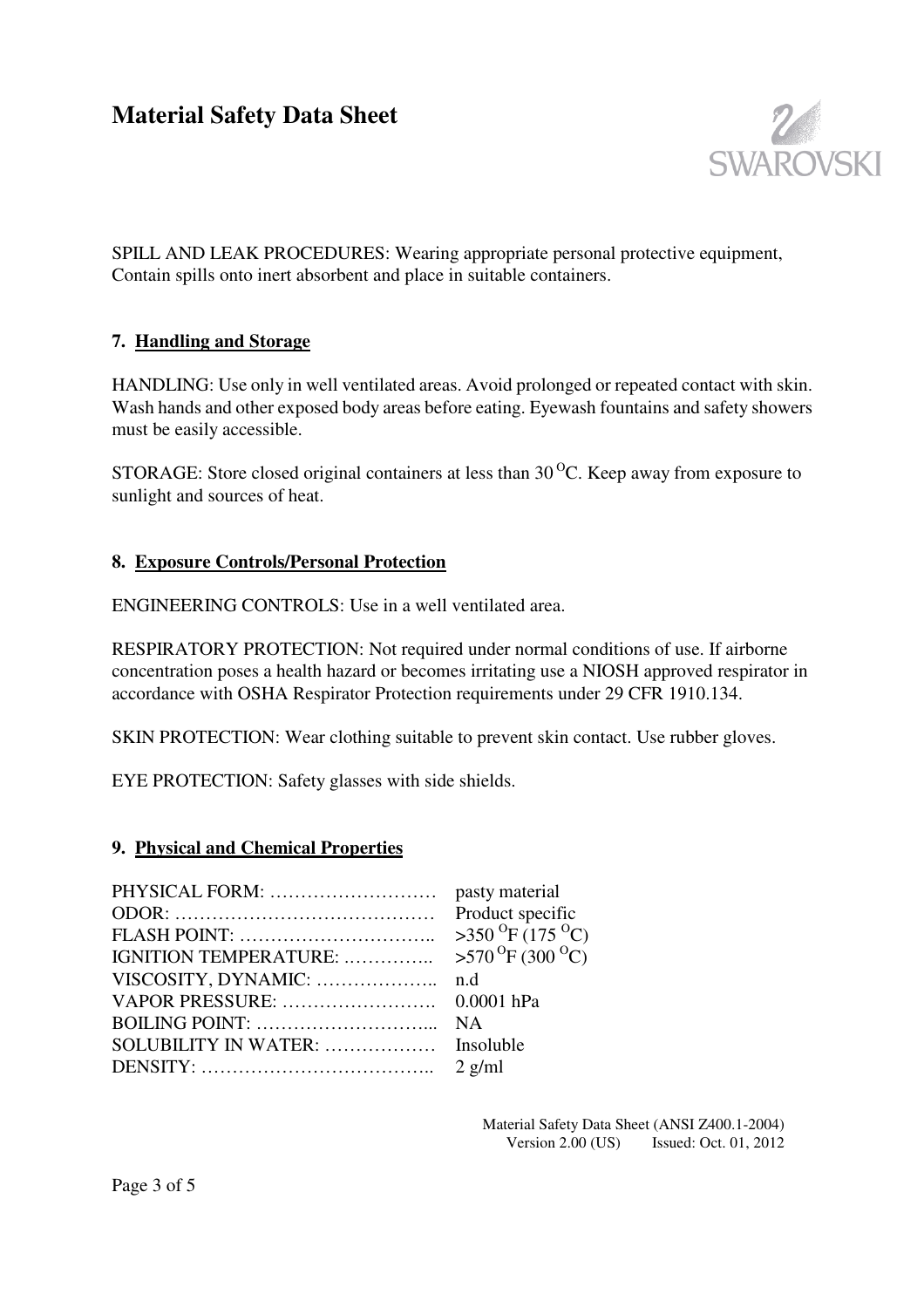

# **10. Stability and Reactivity**

CHEMICAL STABILITY: Stable

HAZARDOUS DECOMPOSITION PRODUCTS**:** Carbon monoxide, carbon dioxide, and phenol.

POLYMERIZATION: May occur if heated.

INCOMPATIBILITIES: To avoid thermal decomposition, protect from direct sun exposure and heat. Avoid oxidizing agents, amines, acids and bases.

### **11. Toxicological Information**

See also Section 2 – Hazards Identification

Acute oral toxicity: LD50 / rat: > 2000 mg/kg. Acute skin toxicity: LD50 / rabbit: > 2000 mg/kg

Rabbit, 24 h, FDA 1959 Draize, occlusive: slightly irritating

There are indications of a sensitizing effect of the substance in man.

Rat, inhalation, 3w, 0.5 mg/l, tested in a saturated atmosphere: NOAEL 0.5 mg/l Rat, oral, 49d, 0, 30, 100, 300, 1000 mg/kg: NOAEL 300mg/kg

Positive as well as negative results from in vitro mutagenicity/genotoxicity tests.

No experimental indication of genotoxicity in vivo available.

In summary not mutagenic according to internationally accepted criteria.

### **12. Ecological Information**

Avoid contamination of ground water or waterways. Harmful to aquatic organisms, may cause long term adverse effects in the aquatic environment.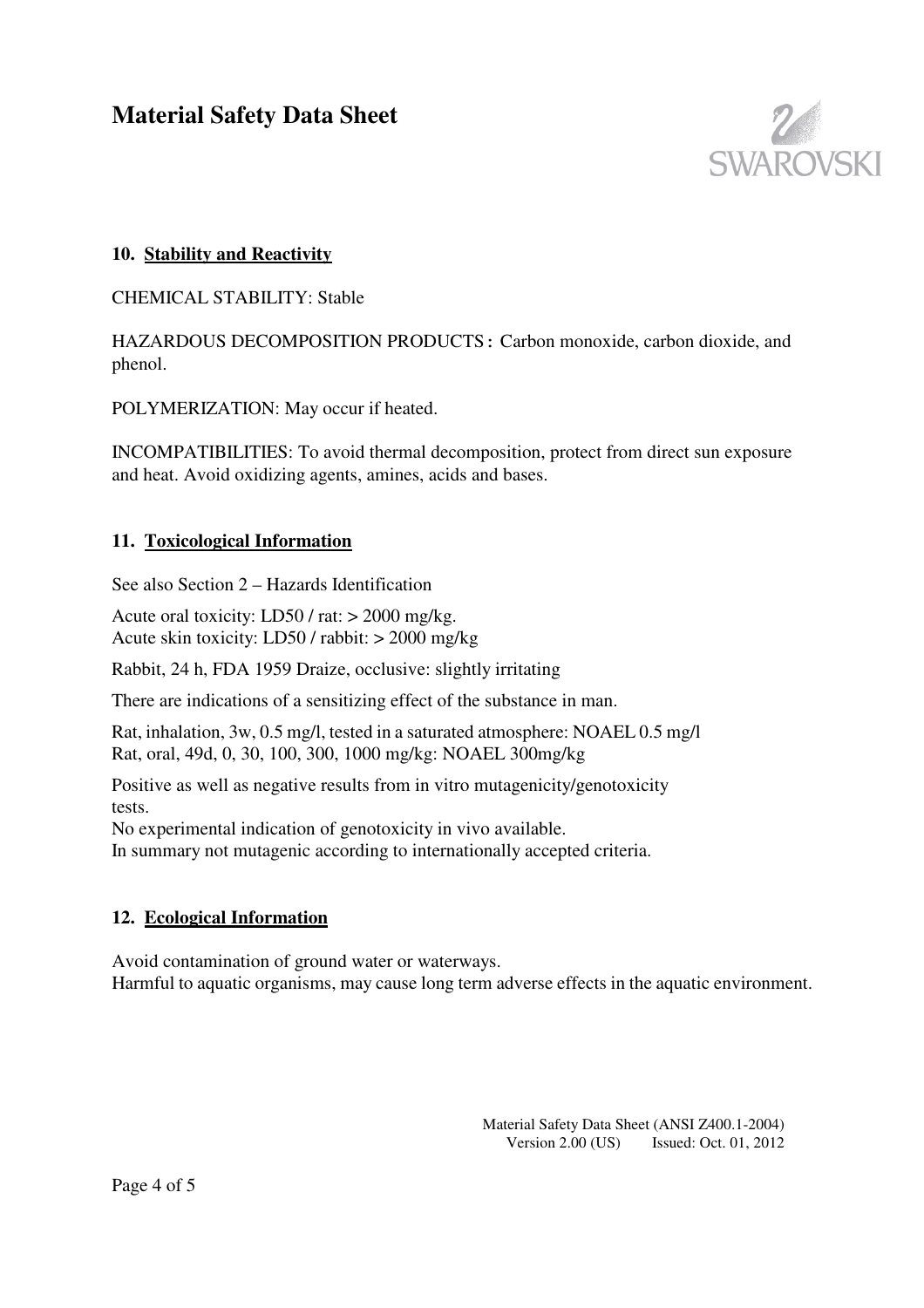

# **13. Disposal Considerations**

Dispose of in accordance with Federal, State or Local regulations.

### **14. Transport Information**

TDG/DOT SHIPPING NAME: Not regulated

### **15. Regulatory Information**

All components of this product are on TSCA, Canadian DSL and EC EINECS inventories.

#### SARA Title III:

To the best of our knowledge this product contains **no** toxic chemicals subject to the supplier notification requirements of Section 313 of the Superfund Amendments and Reauthorization Act (SARA/EPCRA) and the requirements of 40 CFR Part 372.

**Note:** Entries under this section cover only those regulations typically addressed in the MSDS generating process, such as, TSCA, and EPCRA/SARA Title III.

### **16. Other Information**

### WHMIS LABEL: PROLONGED OR REPEATED CONTACT MAY CAUSE ALLERGIC SKIN REACTION

This MSDS conforms to the American National Standard, ANSI Z400.1-2004 To the best of our knowledge, the information contained in this MSDS is accurate. It is intended to assist the user in his evaluation of the product's hazards, and safety precautions to be taken in its use. The data on this MSDS relate only to the specific material designated herein. We do not assume any liability for the use of, or reliance on this information, nor do we guarantee its accuracy or completeness.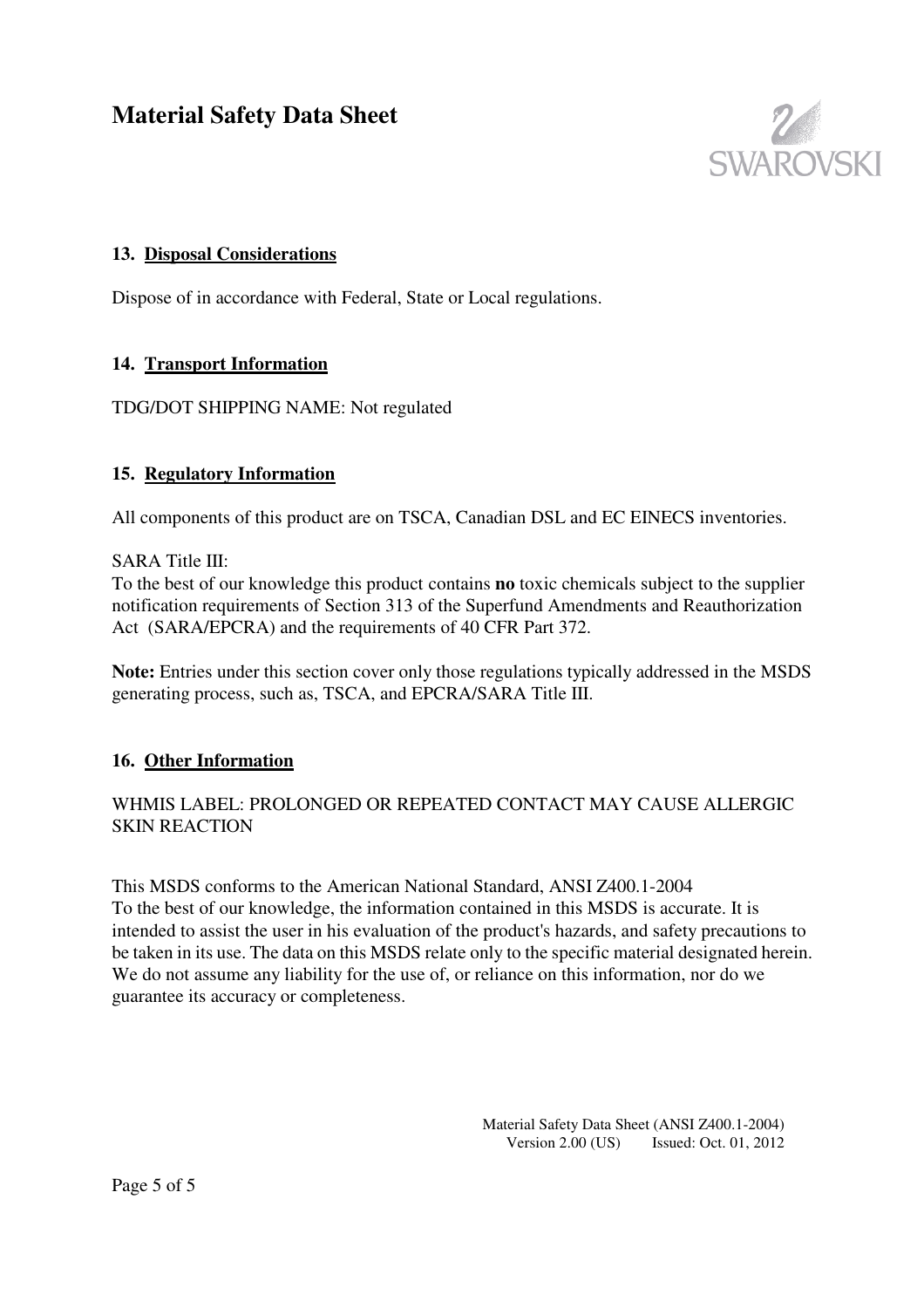

## **1. Product and Company Identification**

**Product Name:** Ceralun SP 300 B

**Chemical Family**: Polyaminoamide and tetraethylenepentamine

**Product Use:** Epoxy adhesive hardener

**Manufacturer**: D. Swarovski Distribution GmbH Swarovskistrasse 30 A 6112 Wattens Austria

24 Hour Emergency Number: ++43 (0) 5224 500 1330

### **2. Hazards Identification**

### **EMERGENY OVERVIEW**

APPEARANCE/ODOR: Viscous yellowish / translucent liquid with a mild odor.

POTENTIAL HEALTH EFFECTS: See Section 11 for more information CAUTION PROLONGED OR REPEATED CONTACT MAY CAUSE ALLERGIC SKIN REACTION

This product is considered hazardous by the OSHA Hazard Communication Standard (29CFR 1910.1200).

|  |  | <b>WHMIS Classification: Class D2B</b> |  |
|--|--|----------------------------------------|--|
|--|--|----------------------------------------|--|

ROUTES OF ENTRY: Skin and eye contact, inhalation and ingestion.

Overexposure may cause irritation to eyes. Prolonged or repeated contact may cause allergic dermatitis.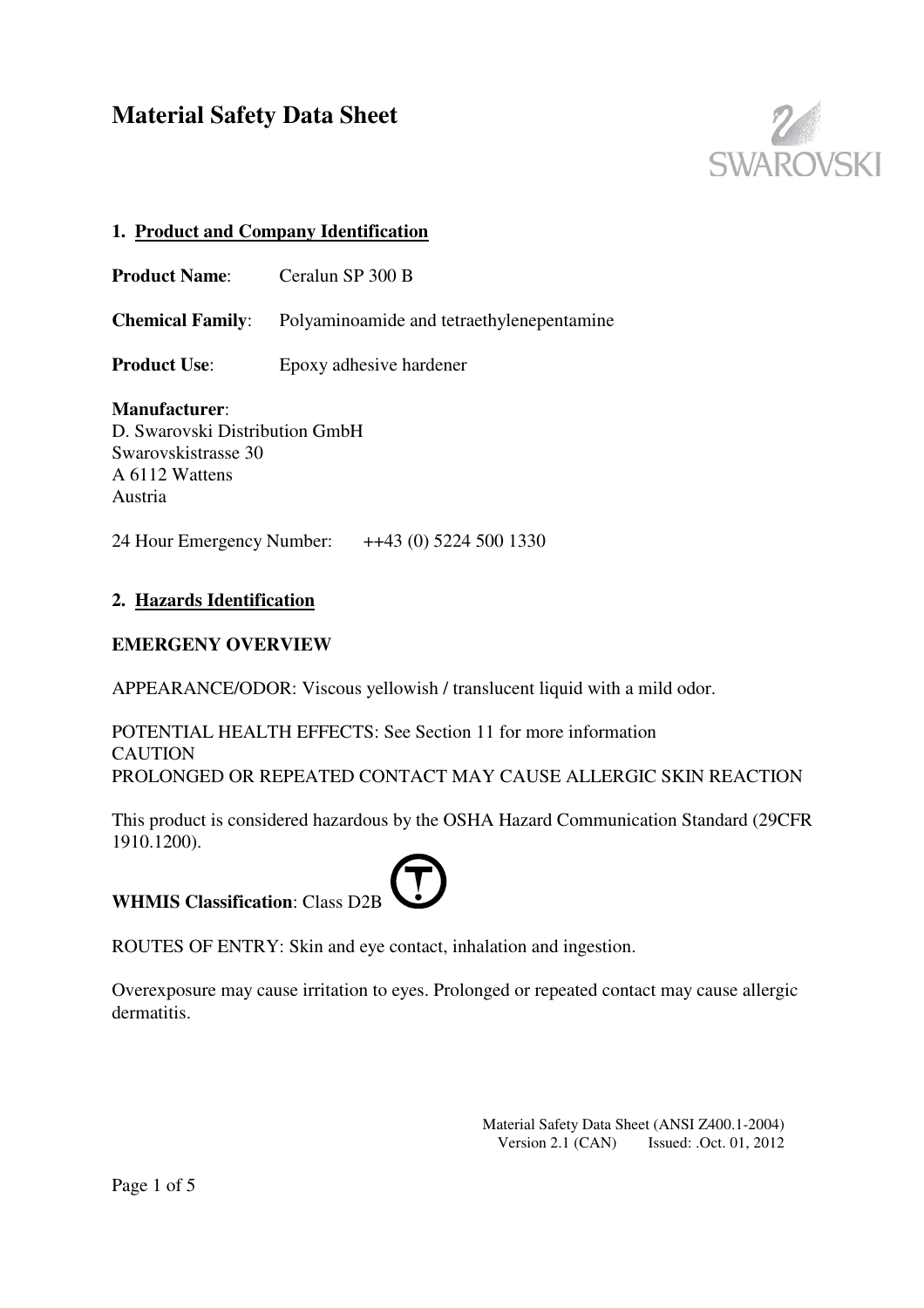

# CARCINOGENICITY:

NTP..............: No IARC............: No OSHA...........: No

# **3. Composition/Information on Ingredients**

| <u>Component</u>       | CAS#         | $\%$ By Wt |
|------------------------|--------------|------------|
| Polyamidoamide         | Confidential | >20        |
| Tetraethylenepentamine | 112-57-2     | 2.5        |

### **4. First Aid Measures**

SKIN: Wash with soap and water. Remove contaminated clothing and wash before reuse. Get medical attention if irritation occurs.

EYES: Hold eyes open and flush for at least 15 minutes with large amounts of water. Seek medical attention if irritation persists.

INGESTION: Do not induce vomiting. Give two glasses of water to dilute stomach contents. Never give anything by mouth to an unconscious person. Consult physician immediately.

INHALATION: Remove to fresh air. If breathing has stopped give artificial respiration. If breathing is difficult administer oxygen. Call for immediate medical assistance.

### **5. Fire fighting Measures**

EXTINGUISHING MEDIA: Alcohol foam, carbon dioxide, dry powder, water mist.

SPECIAL FIRE FIGHTING PROCEDURES: Use self-contained breathing apparatus and full protective clothing. Use water spray only to cool drums or packages in fire area.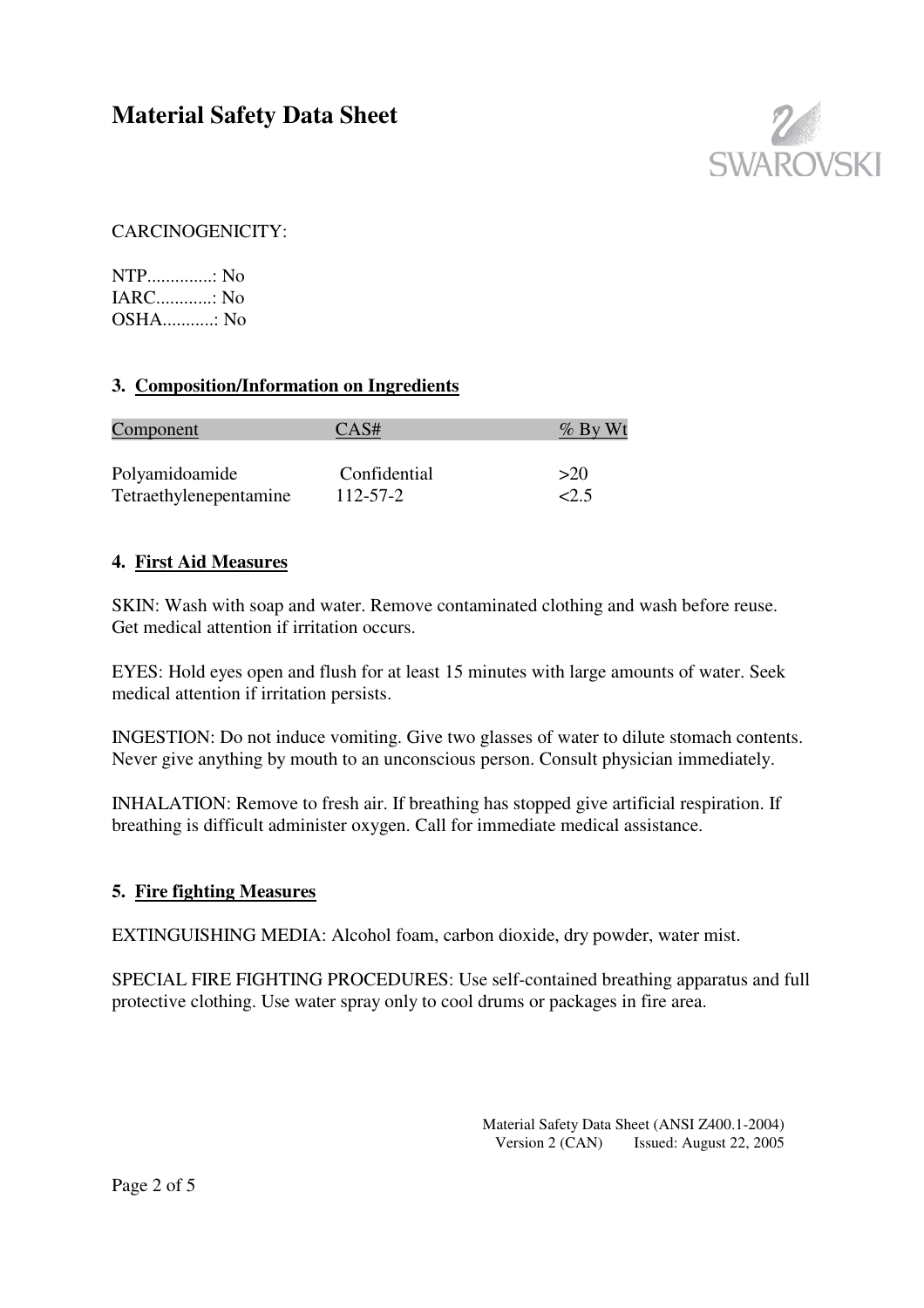

### **6. Accidental Release Measures**

SPILL AND LEAK PROCEDURES: Wearing appropriate personal protective equipment, Contain spills onto inert absorbent and place in suitable containers.

#### **7. Handling and Storage**

HANDLING: Use only in well ventilated areas. Avoid prolonged or repeated contact with skin. Wash hands and other exposed body areas before eating. Eyewash fountains and safety showers must be easily accessible.

STORAGE: Store closed original containers at less than  $30<sup>o</sup>C$ . Keep away from exposure to sunlight and sources of heat.

### **8. Exposure Controls/Personal Protection**

ENGINEERING CONTROLS: Use in a well ventilated area.

RESPIRATORY PROTECTION: Not required under normal conditions of use. If airborne concentration poses a health hazard or becomes irritating use a NIOSH approved respirator in accordance with OSHA Respirator Protection requirements under 29 CFR 1910.134.

SKIN PROTECTION: Wear clothing suitable to prevent skin contact. Use rubber gloves.

EYE PROTECTION: Safety glasses with side shields.

#### **9. Physical and Chemical Properties**

|                                                                        | Mild                                       |
|------------------------------------------------------------------------|--------------------------------------------|
|                                                                        | $>200$ <sup>O</sup> F (100 <sup>O</sup> C) |
| IGNITION TEMPERATURE:                                                  | $>570$ <sup>O</sup> F (300 <sup>O</sup> C) |
|                                                                        | 8 at 50 g/l $(20^{\circ}C)$                |
| VISCOSITY, DYNAMIC:                                                    | n.d.                                       |
| BOILING POINT: $\dots \dots \dots \dots \dots \dots \dots \dots \dots$ | <b>NA</b>                                  |
|                                                                        |                                            |
|                                                                        |                                            |
|                                                                        |                                            |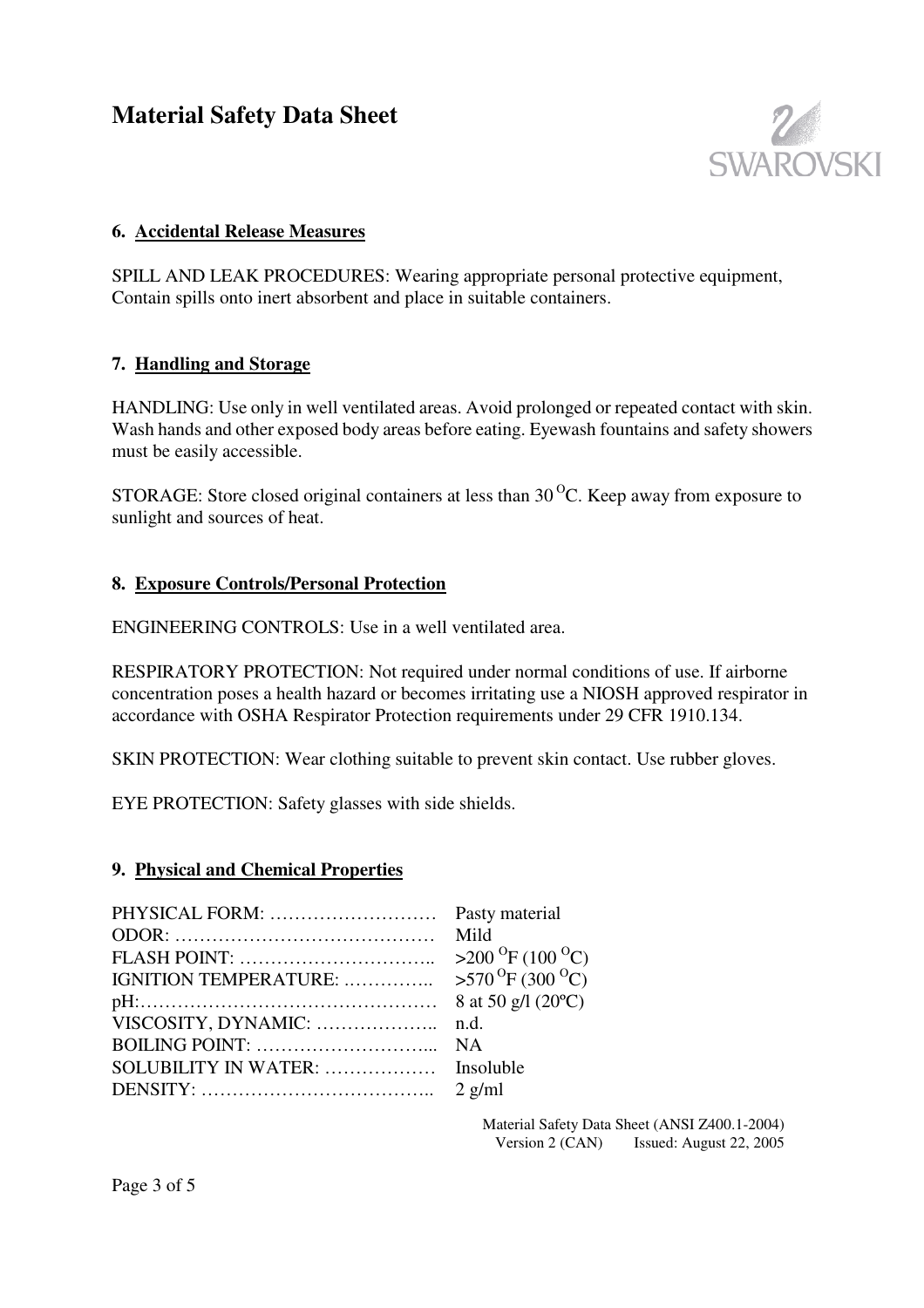

# **10. Stability and Reactivity**

CHEMICAL STABILITY: Stable

HAZARDOUS DECOMPOSITION PRODUCTS**:** Carbon monoxide, carbon dioxide, and nitrogen oxides

POLYMERIZATION: May occur if heated.

INCOMPATIBILITIES: To avoid thermal decomposition, protect from direct sun exposure and heat. Avoid oxidizing agents, amines, acids and bases.

### **11. Toxicological Information**

See also Section 2 – Hazards Identification

Acute oral toxicity: LD50 / rat: > 2000 mg/kg. Acute skin toxicity: LD50 / rabbit: > 2000 mg/kg

Rabbit, 24 h, FDA 1959 Draize, occlusive: slightly irritating

There are indications of a sensitizing effect of the substance in man.

Rat, inhalation, 3w, 0.5 mg/l, tested in a saturated atmosphere: NOAEL 0.5 mg/l Rat, oral, 49d, 0, 30, 100, 300, 1000 mg/kg: NOAEL 300mg/kg

Positive as well as negative results from in vitro mutagenicity/genotoxicity tests.

No experimental indication of genotoxicity in vivo available.

In summary not mutagenic according to internationally accepted criteria.

### **12. Ecological Information**

Avoid contamination of ground water or waterways.

### **13. Disposal Considerations**

Dispose of in accordance with Federal, State or Local regulations.